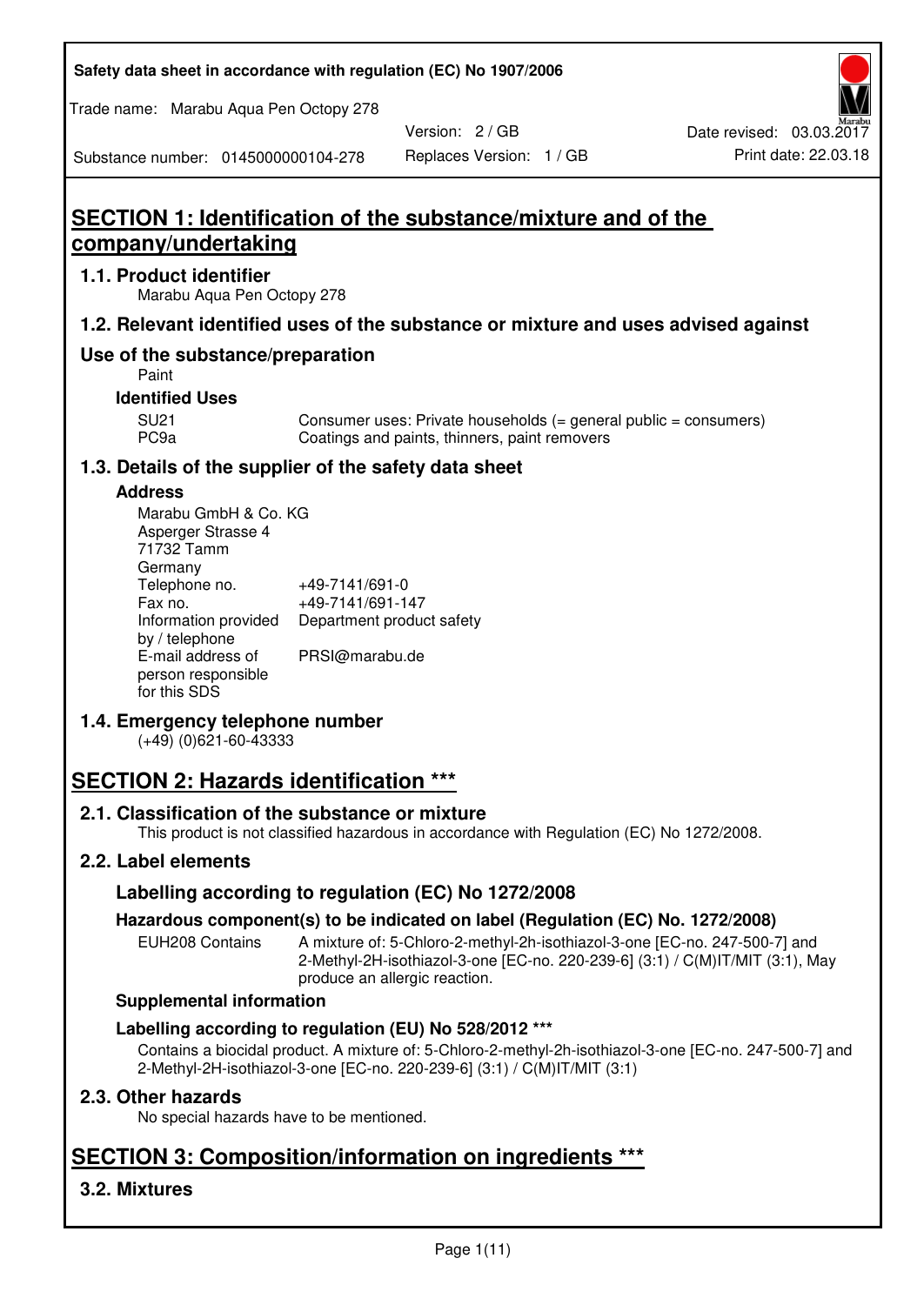| Safety data sheet in accordance with regulation (EC) No 1907/2006                                                                                                 |                                                                                                                         |                              |                                                      |                                                                  |      |                                                  |
|-------------------------------------------------------------------------------------------------------------------------------------------------------------------|-------------------------------------------------------------------------------------------------------------------------|------------------------------|------------------------------------------------------|------------------------------------------------------------------|------|--------------------------------------------------|
| Trade name: Marabu Aqua Pen Octopy 278                                                                                                                            |                                                                                                                         |                              |                                                      |                                                                  |      |                                                  |
| Substance number: 0145000000104-278                                                                                                                               |                                                                                                                         | Version: 2 / GB              |                                                      | Replaces Version: 1 / GB                                         |      | Date revised: 03.03.2017<br>Print date: 22.03.18 |
| <b>Chemical characterization</b>                                                                                                                                  |                                                                                                                         |                              |                                                      |                                                                  |      |                                                  |
| Paint based on water                                                                                                                                              |                                                                                                                         |                              |                                                      |                                                                  |      |                                                  |
| <b>Hazardous ingredients</b>                                                                                                                                      |                                                                                                                         |                              |                                                      |                                                                  |      |                                                  |
| <b>Ethanediol</b><br>CAS No.<br>EINECS no.<br>Registration no.<br>Concentration                                                                                   | $107 - 21 - 1$<br>203-473-3<br>01-2119456816-28<br>$>=$                                                                 | 1                            | $\overline{\phantom{0}}$                             | 10                                                               | $\%$ |                                                  |
| Classification (Regulation (EC) No. 1272/2008)                                                                                                                    | Acute Tox. 4<br>STOT RE 2                                                                                               |                              | H302<br>H373                                         |                                                                  |      |                                                  |
| <b>Bronopol (INN)</b><br>CAS No.<br>EINECS no.<br>Concentration                                                                                                   | $52 - 51 - 7$<br>200-143-0<br>$>=$                                                                                      | 0,01                         | $\prec$ and $\sim$                                   | 0,1                                                              | $\%$ |                                                  |
| Classification (Regulation (EC) No. 1272/2008)                                                                                                                    |                                                                                                                         |                              |                                                      |                                                                  |      |                                                  |
|                                                                                                                                                                   | Eye Dam. 1<br>Skin Irrit. 2<br>STOT SE 3<br>Acute Tox. 4<br>Acute Tox. 4<br>Aquatic Acute 1<br><b>Aquatic Chronic 1</b> |                              | H318<br>H315<br>H335<br>H302<br>H312<br>H400<br>H410 |                                                                  |      |                                                  |
| Concentration limits (Regulation (EC) No. 1272/2008)                                                                                                              | Aquatic Acute 1<br>Aquatic Chronic H410                                                                                 | H400                         | $M = 1$                                              | $M = 10$                                                         |      |                                                  |
| A mixture of: 5-Chloro-2-methyl-2h-isothiazol-3-one [EC-no. 247-500-7] and<br>2-Methyl-2H-isothiazol-3-one [EC-no. 220-239-6] (3:1) / C(M)IT/MIT (3:1)<br>CAS No. | 55965-84-9                                                                                                              |                              |                                                      |                                                                  |      |                                                  |
| Concentration                                                                                                                                                     |                                                                                                                         |                              | $\,<\,$                                              | 0,0015                                                           | $\%$ |                                                  |
| Classification (Regulation (EC) No. 1272/2008)                                                                                                                    | Acute Tox. 3<br>Aquatic Chronic 1<br>Aquatic Acute 1<br>Skin Sens. 1<br>Skin Corr. 1B<br>Acute Tox. 3<br>Acute Tox. 3   |                              | H331<br>H410<br>H400<br>H317<br>H314<br>H311<br>H301 |                                                                  |      |                                                  |
| Concentration limits (Regulation (EC) No. 1272/2008)                                                                                                              | Skin Corr. 1B<br>Eye Irrit. 2<br>Skin Irrit. 2<br>Skin Sens. 1                                                          | H314<br>H319<br>H315<br>H317 | $>= 0,6$                                             | $\epsilon = 0.06 < 0.6$<br>$\epsilon = 0.06 < 0.6$<br>$= 0,0015$ |      |                                                  |
| <b>Further ingredients ***</b>                                                                                                                                    |                                                                                                                         |                              |                                                      |                                                                  |      |                                                  |
| Glycerol<br>CAS No.<br>EINECS no.<br>Concentration                                                                                                                | $56 - 81 - 5$<br>200-289-5<br>$>=$                                                                                      | 10 <sup>°</sup>              | $\,<\,$                                              | 25                                                               | $\%$ | $[3]$                                            |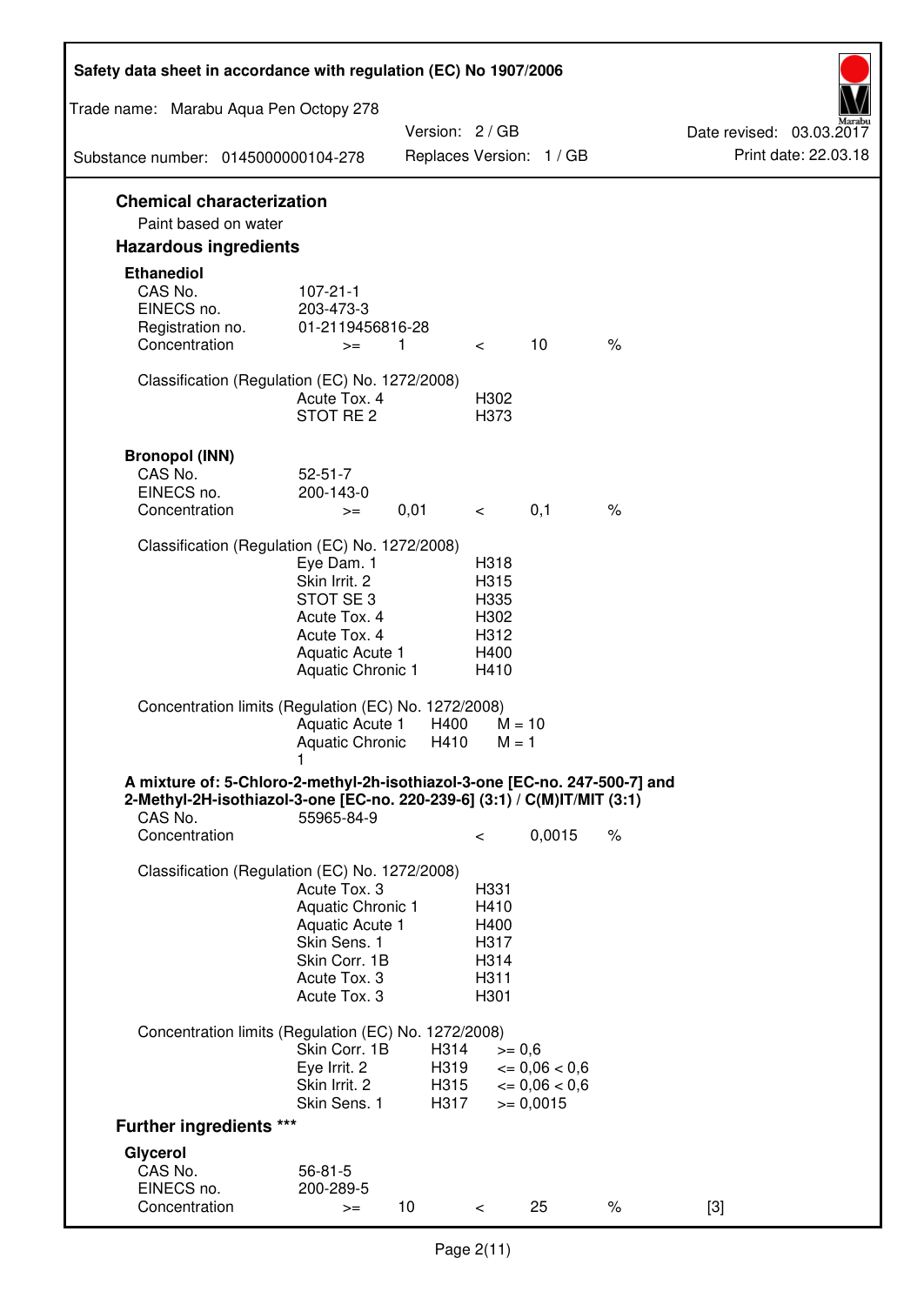| Safety data sheet in accordance with regulation (EC) No 1907/2006                                                                                                                  |                          |                          |
|------------------------------------------------------------------------------------------------------------------------------------------------------------------------------------|--------------------------|--------------------------|
| Trade name: Marabu Aqua Pen Octopy 278                                                                                                                                             |                          |                          |
|                                                                                                                                                                                    | Version: 2 / GB          | Date revised: 03.03.2017 |
| Substance number: 0145000000104-278                                                                                                                                                | Replaces Version: 1 / GB | Print date: 22.03.18     |
|                                                                                                                                                                                    |                          |                          |
|                                                                                                                                                                                    |                          |                          |
| *                                                                                                                                                                                  |                          |                          |
| [3] Substance with occupational exposure limits                                                                                                                                    |                          |                          |
| <b>SECTION 4: First aid measures</b>                                                                                                                                               |                          |                          |
| 4.1. Description of first aid measures                                                                                                                                             |                          |                          |
| After skin contact                                                                                                                                                                 |                          |                          |
| Wash with plenty of water and soap. Do NOT use solvents or thinners.                                                                                                               |                          |                          |
| After eye contact<br>Separate eyelids, wash the eyes thoroughly with water (15 min.). In case of irritation consult an oculist.                                                    |                          |                          |
| <b>After ingestion</b>                                                                                                                                                             |                          |                          |
| Rinse mouth thoroughly with water. If larger amounts are swallowed or in the event of symptoms take<br>medical treatment.                                                          |                          |                          |
| 4.2. Most important symptoms and effects, both acute and delayed<br>Until now no symptoms known so far.                                                                            |                          |                          |
| 4.3. Indication of any immediate medical attention and special treatment needed                                                                                                    |                          |                          |
| Hints for the physician / treatment                                                                                                                                                |                          |                          |
| Treat symptomatically                                                                                                                                                              |                          |                          |
| <b>SECTION 5: Firefighting measures</b>                                                                                                                                            |                          |                          |
| 5.1. Extinguishing media                                                                                                                                                           |                          |                          |
| Suitable extinguishing media<br>Carbon dioxide, Foam, Sand, Water                                                                                                                  |                          |                          |
| 5.2. Special hazards arising from the substance or mixture<br>In the event of fire the following can be released: Carbon monoxide (CO); Carbon dioxide (CO2); dense<br>black smoke |                          |                          |
| 5.3. Advice for firefighters                                                                                                                                                       |                          |                          |
| <b>Other information</b>                                                                                                                                                           |                          |                          |
| Collect contaminated fire-fighting water separately, must not be discharged into the drains.                                                                                       |                          |                          |
| <b>SECTION 6: Accidental release measures</b>                                                                                                                                      |                          |                          |
| 6.1. Personal precautions, protective equipment and emergency procedures<br>No particular measures required.                                                                       |                          |                          |
| <b>6.2. Environmental precautions</b><br>No particular measures required.                                                                                                          |                          |                          |
|                                                                                                                                                                                    |                          |                          |

**6.3. Methods and material for containment and cleaning up**  Clean preferably with a detergent - avoid use of solvents.

## **6.4. Reference to other sections**

Information regarding Safe handling, see Section 7. Information regarding personal protective measures, see Section 8. Information regarding waste disposal, see Section 13.

# **SECTION 7: Handling and storage**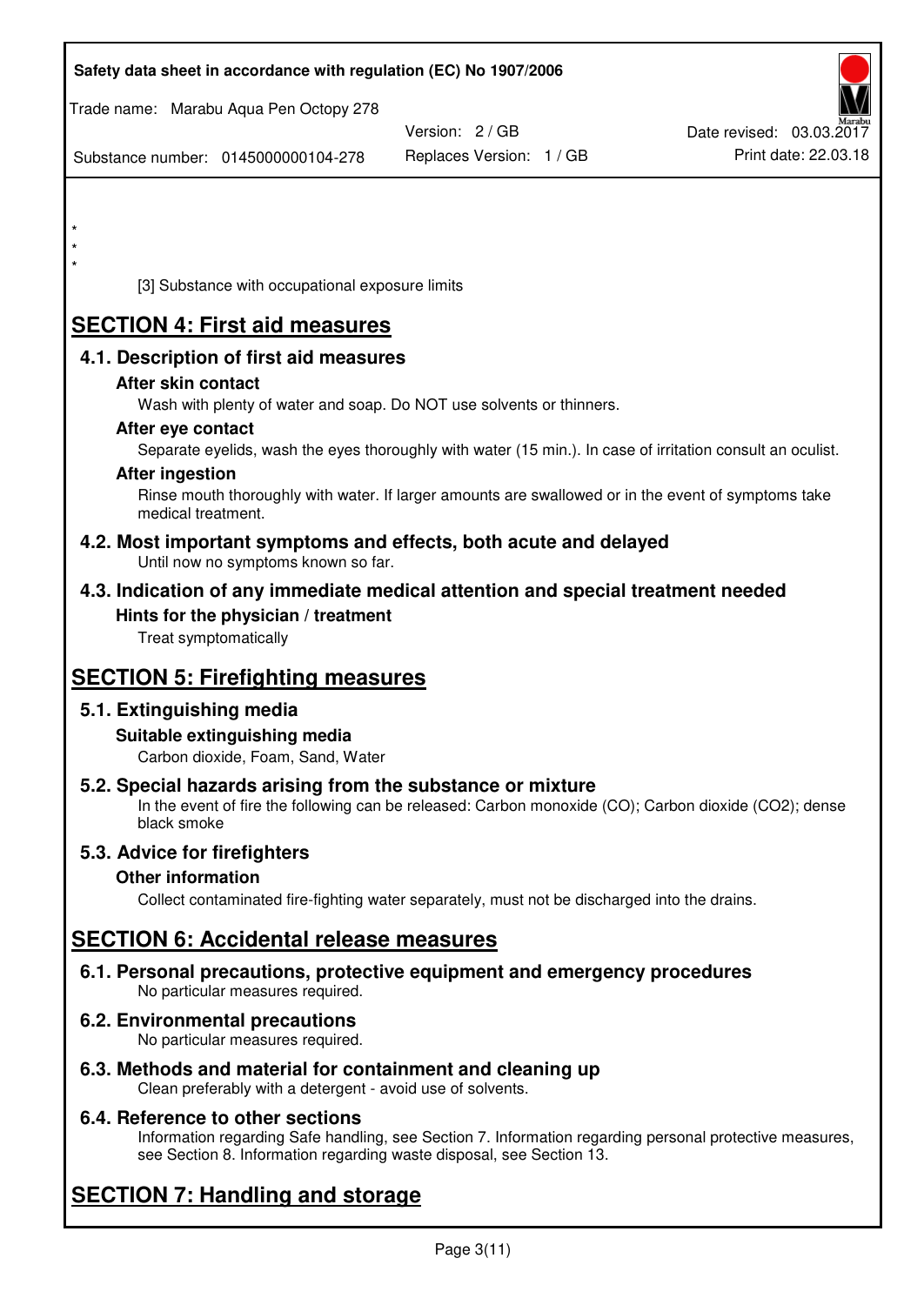| Safety data sheet in accordance with regulation (EC) No 1907/2006                                                                                                                               |                                                                                                                                                                                          |                                                  |
|-------------------------------------------------------------------------------------------------------------------------------------------------------------------------------------------------|------------------------------------------------------------------------------------------------------------------------------------------------------------------------------------------|--------------------------------------------------|
| Trade name: Marabu Aqua Pen Octopy 278                                                                                                                                                          |                                                                                                                                                                                          |                                                  |
|                                                                                                                                                                                                 | Version: 2/GB                                                                                                                                                                            | Date revised: 03.03.2017<br>Print date: 22.03.18 |
| Substance number: 0145000000104-278                                                                                                                                                             | Replaces Version: 1 / GB                                                                                                                                                                 |                                                  |
| 7.1. Precautions for safe handling<br><b>Advice on safe handling</b><br>Advice on protection against fire and explosion<br>No special measures required.<br>T <sub>2</sub><br>Temperature class | Avoid skin and eye contact. Smoking, eating and drinking shall be prohibited in application area.<br>Classification of fires / temperature class / Ignition group / Dust explosion class |                                                  |
|                                                                                                                                                                                                 | 7.2. Conditions for safe storage, including any incompatibilities                                                                                                                        |                                                  |
| Requirements for storage rooms and vessels<br>Store in frostfree conditions.                                                                                                                    |                                                                                                                                                                                          |                                                  |
| Storage class according to TRGS 510<br>Storage class according to<br>12                                                                                                                         | Non-combustible liquids                                                                                                                                                                  |                                                  |
| <b>TRGS 510</b>                                                                                                                                                                                 |                                                                                                                                                                                          |                                                  |
| 7.3. Specific end use(s)<br>Paint                                                                                                                                                               |                                                                                                                                                                                          |                                                  |
| <b>SECTION 8: Exposure controls/personal protection</b>                                                                                                                                         |                                                                                                                                                                                          |                                                  |
| 8.1. Control parameters                                                                                                                                                                         |                                                                                                                                                                                          |                                                  |
| <b>Exposure limit values</b>                                                                                                                                                                    |                                                                                                                                                                                          |                                                  |
| <b>Ethanediol</b>                                                                                                                                                                               |                                                                                                                                                                                          |                                                  |
| List<br><b>Type</b>                                                                                                                                                                             | EH40<br>WEL                                                                                                                                                                              |                                                  |
| Value<br>Skin resorption / sensibilisation: Sk;                                                                                                                                                 | 10<br>mg/m <sup>3</sup><br><b>Status: 2011</b>                                                                                                                                           |                                                  |
| Glycerol                                                                                                                                                                                        |                                                                                                                                                                                          |                                                  |
| List                                                                                                                                                                                            | <b>EH40</b>                                                                                                                                                                              |                                                  |
| <b>Type</b><br>Value                                                                                                                                                                            | <b>WEL</b><br>10<br>mg/m <sup>3</sup>                                                                                                                                                    |                                                  |
| <b>Status: 2011</b>                                                                                                                                                                             |                                                                                                                                                                                          |                                                  |
| <b>Other information</b>                                                                                                                                                                        |                                                                                                                                                                                          |                                                  |
| There are not known any further control parameters.                                                                                                                                             |                                                                                                                                                                                          |                                                  |
| <b>Derived No/Minimal Effect Levels (DNEL/DMEL)</b>                                                                                                                                             |                                                                                                                                                                                          |                                                  |
| <b>Ethanediol</b><br>Type of value<br>Reference group<br>Duration of exposure<br>Route of exposure<br>Mode of action                                                                            | Derived No Effect Level (DNEL)<br>Worker<br>Long term<br>inhalative<br>Local effects                                                                                                     |                                                  |
| Concentration                                                                                                                                                                                   | 35                                                                                                                                                                                       | mg/m <sup>3</sup>                                |
| Type of value<br>Reference group<br>Duration of exposure<br>Route of exposure                                                                                                                   | Derived No Effect Level (DNEL)<br>Worker<br>Long term<br>dermal                                                                                                                          |                                                  |
| Mode of action<br>Concentration                                                                                                                                                                 | Systemic effects<br>106                                                                                                                                                                  | mg/kg                                            |
| Type of value<br>Reference group                                                                                                                                                                | Derived No Effect Level (DNEL)<br>Consumer                                                                                                                                               |                                                  |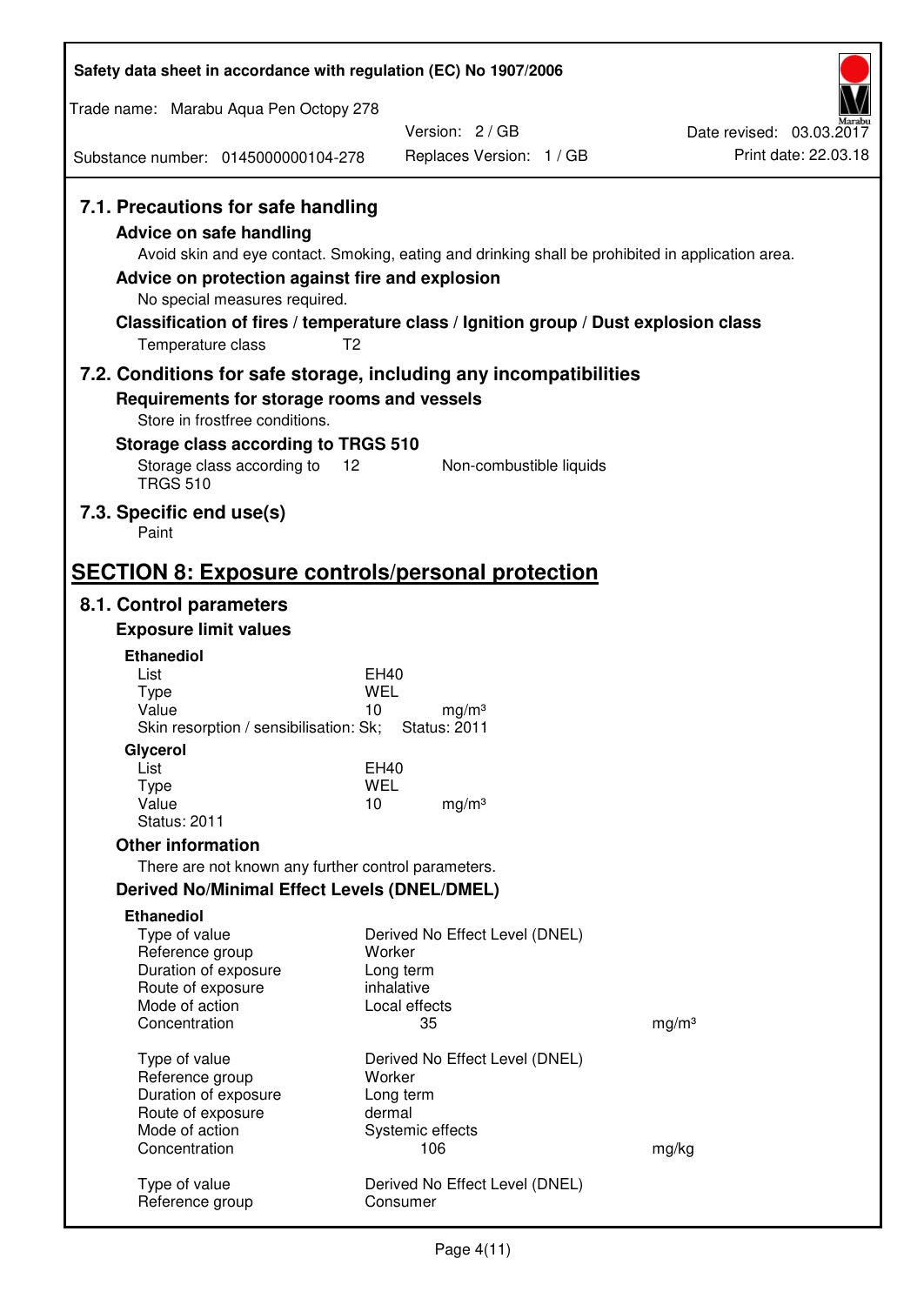| Safety data sheet in accordance with regulation (EC) No 1907/2006                                                                                |                                                                                                 |                          |  |
|--------------------------------------------------------------------------------------------------------------------------------------------------|-------------------------------------------------------------------------------------------------|--------------------------|--|
| Trade name: Marabu Aqua Pen Octopy 278                                                                                                           | Version: 2 / GB                                                                                 | Date revised: 03.03.2017 |  |
| Substance number: 0145000000104-278                                                                                                              | Replaces Version: 1 / GB                                                                        | Print date: 22.03.18     |  |
| Duration of exposure<br>Route of exposure                                                                                                        | Long term<br>inhalative                                                                         |                          |  |
| Mode of action                                                                                                                                   | Local effects                                                                                   |                          |  |
| Concentration                                                                                                                                    | 7                                                                                               | mg/m <sup>3</sup>        |  |
| Type of value                                                                                                                                    | Derived No Effect Level (DNEL)                                                                  |                          |  |
| Reference group                                                                                                                                  | Consumer                                                                                        |                          |  |
| Duration of exposure                                                                                                                             | Long term                                                                                       |                          |  |
| Route of exposure                                                                                                                                | dermal                                                                                          |                          |  |
| Mode of action                                                                                                                                   | Systemic effects                                                                                |                          |  |
| Concentration                                                                                                                                    | 53                                                                                              | mg/kg                    |  |
| <b>Predicted No Effect Concentration (PNEC)</b>                                                                                                  |                                                                                                 |                          |  |
| <b>Ethanediol</b>                                                                                                                                |                                                                                                 |                          |  |
| Type of value                                                                                                                                    | <b>PNEC</b>                                                                                     |                          |  |
| <b>Type</b><br>Concentration                                                                                                                     | Freshwater<br>10                                                                                |                          |  |
|                                                                                                                                                  |                                                                                                 | mg/l                     |  |
| Type of value                                                                                                                                    | <b>PNEC</b>                                                                                     |                          |  |
| <b>Type</b>                                                                                                                                      | Saltwater                                                                                       |                          |  |
| Concentration                                                                                                                                    | 1                                                                                               | mg/l                     |  |
| Type of value                                                                                                                                    | <b>PNEC</b>                                                                                     |                          |  |
| <b>Type</b>                                                                                                                                      | Water (intermittent release)                                                                    |                          |  |
| Concentration                                                                                                                                    | 10                                                                                              | mg/l                     |  |
| Type of value                                                                                                                                    | <b>PNEC</b>                                                                                     |                          |  |
| <b>Type</b>                                                                                                                                      | Sewage treatment plant (STP)                                                                    |                          |  |
| Concentration                                                                                                                                    | 199,5                                                                                           | mg/l                     |  |
| Type of value                                                                                                                                    | <b>PNEC</b>                                                                                     |                          |  |
| Type                                                                                                                                             | Freshwater sediment                                                                             |                          |  |
| Concentration                                                                                                                                    | 37                                                                                              | mg/kg                    |  |
| Type of value                                                                                                                                    | <b>PNEC</b>                                                                                     |                          |  |
| Type                                                                                                                                             | Marine sediment                                                                                 |                          |  |
| Concentration                                                                                                                                    | 3,7                                                                                             | mg/kg                    |  |
| Type of value                                                                                                                                    | <b>PNEC</b>                                                                                     |                          |  |
| <b>Type</b><br>Concentration                                                                                                                     | Soil<br>1,53                                                                                    | mg/kg                    |  |
| 8.2. Exposure controls                                                                                                                           |                                                                                                 |                          |  |
|                                                                                                                                                  |                                                                                                 |                          |  |
| <b>Exposure controls</b><br>Provide adequate ventilation.                                                                                        |                                                                                                 |                          |  |
| <b>Respiratory protection</b>                                                                                                                    |                                                                                                 |                          |  |
| Not necessary.                                                                                                                                   |                                                                                                 |                          |  |
| <b>Hand protection</b>                                                                                                                           |                                                                                                 |                          |  |
| Not necessary.                                                                                                                                   |                                                                                                 |                          |  |
| In case of intensive contact wear protective gloves.                                                                                             |                                                                                                 |                          |  |
| There is no one glove material or combination of materials that will give unlimited resistance to any<br>individual or combination of chemicals. |                                                                                                 |                          |  |
|                                                                                                                                                  | For prolonged or repeated handling nitrile rubber gloves with textile undergloves are required. |                          |  |
| Material thickness<br>$\, > \,$                                                                                                                  | 0,5<br>mm                                                                                       |                          |  |
| Breakthrough time<br>$\,<\,$                                                                                                                     | 30<br>min                                                                                       |                          |  |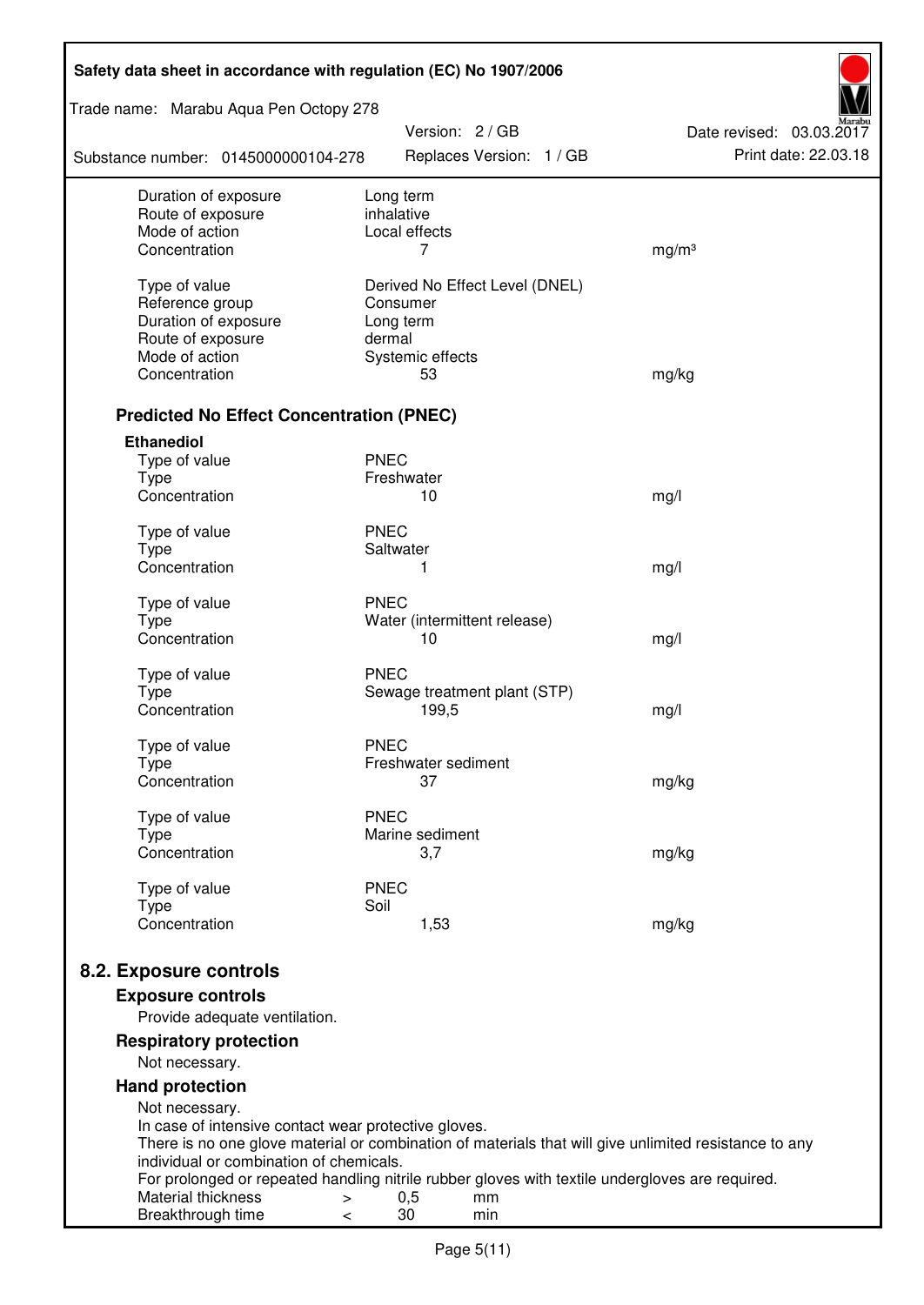| Safety data sheet in accordance with regulation (EC) No 1907/2006                                                                                                                                                                                                                                                                                                                                                                                                                      |                                 |                          |                                                                                                                                                                                                            |
|----------------------------------------------------------------------------------------------------------------------------------------------------------------------------------------------------------------------------------------------------------------------------------------------------------------------------------------------------------------------------------------------------------------------------------------------------------------------------------------|---------------------------------|--------------------------|------------------------------------------------------------------------------------------------------------------------------------------------------------------------------------------------------------|
| Trade name: Marabu Aqua Pen Octopy 278                                                                                                                                                                                                                                                                                                                                                                                                                                                 |                                 |                          |                                                                                                                                                                                                            |
|                                                                                                                                                                                                                                                                                                                                                                                                                                                                                        | Version: 2 / GB                 |                          | Date revised: 03.03.2017                                                                                                                                                                                   |
| Substance number: 0145000000104-278                                                                                                                                                                                                                                                                                                                                                                                                                                                    |                                 | Replaces Version: 1 / GB | Print date: 22.03.18                                                                                                                                                                                       |
| The breakthrough time must be greater than the end use time of the product.<br>replacement must be followed.<br>Gloves should be replaced regularly and if there is any sign of damage to the glove material.<br>Always ensure that gloves are free from defects and that they are stored and used correctly.<br>maintenance.<br>Barrier creams may help to protect the exposed areas of the skin, they should however not be applied<br>once exposure has occurred.<br>Eye protection |                                 |                          | The instructions and information provided by the glove manufacturer on use, storage, maintenance and<br>The performance or effectiveness of the glove may be reduced by physical/ chemical damage and poor |
| Not necessary.                                                                                                                                                                                                                                                                                                                                                                                                                                                                         |                                 |                          |                                                                                                                                                                                                            |
| <b>Body protection</b>                                                                                                                                                                                                                                                                                                                                                                                                                                                                 |                                 |                          |                                                                                                                                                                                                            |
| Not applicable.                                                                                                                                                                                                                                                                                                                                                                                                                                                                        |                                 |                          |                                                                                                                                                                                                            |
| <b>SECTION 9: Physical and chemical properties</b>                                                                                                                                                                                                                                                                                                                                                                                                                                     |                                 |                          |                                                                                                                                                                                                            |
| 9.1. Information on basic physical and chemical properties                                                                                                                                                                                                                                                                                                                                                                                                                             |                                 |                          |                                                                                                                                                                                                            |
| <b>Form</b>                                                                                                                                                                                                                                                                                                                                                                                                                                                                            | liquid                          |                          |                                                                                                                                                                                                            |
| <b>Colour</b>                                                                                                                                                                                                                                                                                                                                                                                                                                                                          | coloured                        |                          |                                                                                                                                                                                                            |
| <b>Odour</b>                                                                                                                                                                                                                                                                                                                                                                                                                                                                           | odourless                       |                          |                                                                                                                                                                                                            |
| <b>Odour threshold</b>                                                                                                                                                                                                                                                                                                                                                                                                                                                                 |                                 |                          |                                                                                                                                                                                                            |
| Remarks                                                                                                                                                                                                                                                                                                                                                                                                                                                                                | No data available               |                          |                                                                                                                                                                                                            |
| <b>Melting point</b>                                                                                                                                                                                                                                                                                                                                                                                                                                                                   |                                 |                          |                                                                                                                                                                                                            |
| Remarks                                                                                                                                                                                                                                                                                                                                                                                                                                                                                | not determined                  |                          |                                                                                                                                                                                                            |
| <b>Freezing point</b>                                                                                                                                                                                                                                                                                                                                                                                                                                                                  |                                 |                          |                                                                                                                                                                                                            |
| Remarks                                                                                                                                                                                                                                                                                                                                                                                                                                                                                | not determined                  |                          |                                                                                                                                                                                                            |
| Initial boiling point and boiling range                                                                                                                                                                                                                                                                                                                                                                                                                                                |                                 |                          |                                                                                                                                                                                                            |
| Value                                                                                                                                                                                                                                                                                                                                                                                                                                                                                  | appr. 100                       |                          | $^{\circ}C$                                                                                                                                                                                                |
| Pressure                                                                                                                                                                                                                                                                                                                                                                                                                                                                               | 1.013                           | hPa                      |                                                                                                                                                                                                            |
| Source                                                                                                                                                                                                                                                                                                                                                                                                                                                                                 | Literature value                |                          |                                                                                                                                                                                                            |
| <b>Flash point</b>                                                                                                                                                                                                                                                                                                                                                                                                                                                                     |                                 |                          |                                                                                                                                                                                                            |
| Remarks                                                                                                                                                                                                                                                                                                                                                                                                                                                                                | Not applicable                  |                          |                                                                                                                                                                                                            |
| Evaporation rate (ether $= 1$ ) :                                                                                                                                                                                                                                                                                                                                                                                                                                                      |                                 |                          |                                                                                                                                                                                                            |
| Remarks                                                                                                                                                                                                                                                                                                                                                                                                                                                                                | not determined                  |                          |                                                                                                                                                                                                            |
| Flammability (solid, gas)                                                                                                                                                                                                                                                                                                                                                                                                                                                              |                                 |                          |                                                                                                                                                                                                            |
| Not applicable                                                                                                                                                                                                                                                                                                                                                                                                                                                                         |                                 |                          |                                                                                                                                                                                                            |
| Upper/lower flammability or explosive limits                                                                                                                                                                                                                                                                                                                                                                                                                                           |                                 |                          |                                                                                                                                                                                                            |
| Lower explosion limit<br>Upper explosion limit                                                                                                                                                                                                                                                                                                                                                                                                                                         | 3,2<br>appr.<br>53<br>appr.     |                          | $%$ (V)<br>$%$ (V)                                                                                                                                                                                         |
| Source                                                                                                                                                                                                                                                                                                                                                                                                                                                                                 | Literature value                |                          |                                                                                                                                                                                                            |
| Vapour pressure                                                                                                                                                                                                                                                                                                                                                                                                                                                                        |                                 |                          |                                                                                                                                                                                                            |
| Value                                                                                                                                                                                                                                                                                                                                                                                                                                                                                  | 23<br>appr.                     |                          | hPa                                                                                                                                                                                                        |
| Temperature                                                                                                                                                                                                                                                                                                                                                                                                                                                                            | 20                              | °C                       |                                                                                                                                                                                                            |
| Method                                                                                                                                                                                                                                                                                                                                                                                                                                                                                 | Value taken from the literature |                          |                                                                                                                                                                                                            |
| <b>Vapour density</b>                                                                                                                                                                                                                                                                                                                                                                                                                                                                  |                                 |                          |                                                                                                                                                                                                            |
| Remarks                                                                                                                                                                                                                                                                                                                                                                                                                                                                                | not determined                  |                          |                                                                                                                                                                                                            |
| <b>Density</b>                                                                                                                                                                                                                                                                                                                                                                                                                                                                         |                                 |                          |                                                                                                                                                                                                            |
| Remarks                                                                                                                                                                                                                                                                                                                                                                                                                                                                                | not determined                  |                          |                                                                                                                                                                                                            |
| Solubility in water                                                                                                                                                                                                                                                                                                                                                                                                                                                                    |                                 |                          |                                                                                                                                                                                                            |
| Remarks                                                                                                                                                                                                                                                                                                                                                                                                                                                                                | miscible                        |                          |                                                                                                                                                                                                            |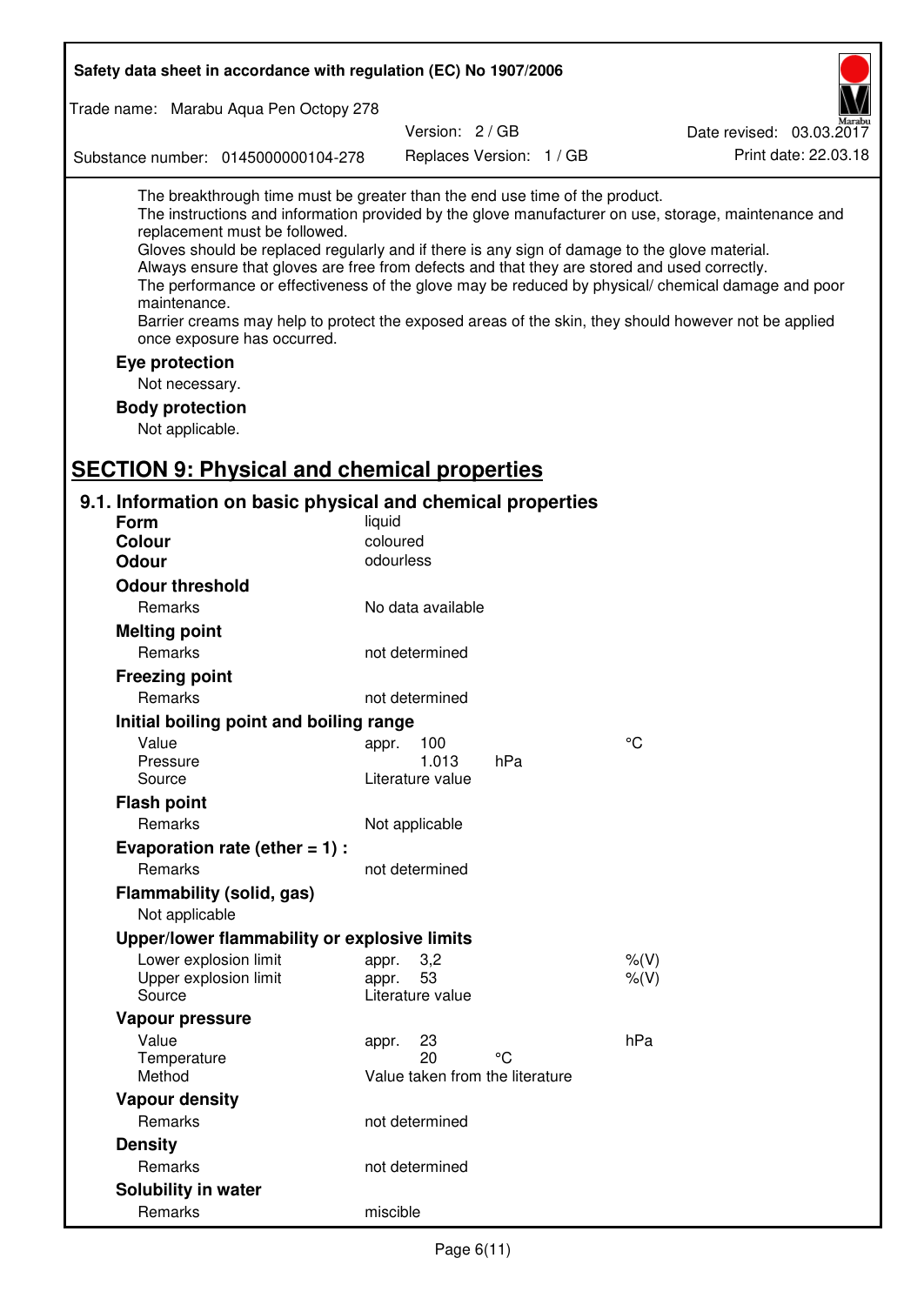| Safety data sheet in accordance with regulation (EC) No 1907/2006                          |                                                                   |    |                                                  |  |
|--------------------------------------------------------------------------------------------|-------------------------------------------------------------------|----|--------------------------------------------------|--|
| Trade name: Marabu Aqua Pen Octopy 278                                                     |                                                                   |    |                                                  |  |
| Substance number: 0145000000104-278                                                        | Version: 2 / GB<br>Replaces Version: 1 / GB                       |    | Date revised: 03.03.2017<br>Print date: 22.03.18 |  |
| Ignition temperature                                                                       |                                                                   |    |                                                  |  |
| Value                                                                                      | 410<br>appr.<br>Literature value                                  | °C |                                                  |  |
| Source<br><b>Viscosity</b>                                                                 |                                                                   |    |                                                  |  |
| Remarks                                                                                    |                                                                   |    |                                                  |  |
| Remarks                                                                                    | not determined                                                    |    |                                                  |  |
| 9.2. Other information                                                                     |                                                                   |    |                                                  |  |
| <b>Other information</b>                                                                   |                                                                   |    |                                                  |  |
| None known                                                                                 |                                                                   |    |                                                  |  |
| <b>SECTION 10: Stability and reactivity</b>                                                |                                                                   |    |                                                  |  |
| 10.1. Reactivity<br>None                                                                   |                                                                   |    |                                                  |  |
| 10.2. Chemical stability<br>No hazardous reactions known.                                  |                                                                   |    |                                                  |  |
| 10.3. Possibility of hazardous reactions<br>No hazardous reactions known.                  |                                                                   |    |                                                  |  |
| 10.4. Conditions to avoid<br>No hazardous reactions known.                                 |                                                                   |    |                                                  |  |
| 10.5. Incompatible materials<br>None                                                       |                                                                   |    |                                                  |  |
| 10.6. Hazardous decomposition products                                                     |                                                                   |    |                                                  |  |
| No hazardous decomposition products known.<br><b>SECTION 11: Toxicological information</b> |                                                                   |    |                                                  |  |
| 11.1. Information on toxicological effects                                                 |                                                                   |    |                                                  |  |
| <b>Acute oral toxicity</b>                                                                 |                                                                   |    |                                                  |  |
| Remarks                                                                                    | Based on available data, the classification criteria are not met. |    |                                                  |  |
| <b>Acute dermal toxicity</b>                                                               |                                                                   |    |                                                  |  |
| Remarks                                                                                    | Based on available data, the classification criteria are not met. |    |                                                  |  |
| <b>Acute inhalational toxicity</b>                                                         |                                                                   |    |                                                  |  |
| Remarks                                                                                    | Based on available data, the classification criteria are not met. |    |                                                  |  |
| <b>Skin corrosion/irritation</b><br>Remarks                                                |                                                                   |    |                                                  |  |
| Serious eye damage/irritation                                                              | Based on available data, the classification criteria are not met. |    |                                                  |  |
| Remarks                                                                                    | Based on available data, the classification criteria are not met. |    |                                                  |  |
| <b>Sensitization</b>                                                                       |                                                                   |    |                                                  |  |
| Remarks                                                                                    | Based on available data, the classification criteria are not met. |    |                                                  |  |
| <b>Mutagenicity</b>                                                                        |                                                                   |    |                                                  |  |
| Remarks                                                                                    | Based on available data, the classification criteria are not met. |    |                                                  |  |
| <b>Reproductive toxicity</b>                                                               |                                                                   |    |                                                  |  |
| Remarks                                                                                    | Based on available data, the classification criteria are not met. |    |                                                  |  |
| Carcinogenicity                                                                            |                                                                   |    |                                                  |  |
| Remarks                                                                                    | Based on available data, the classification criteria are not met. |    |                                                  |  |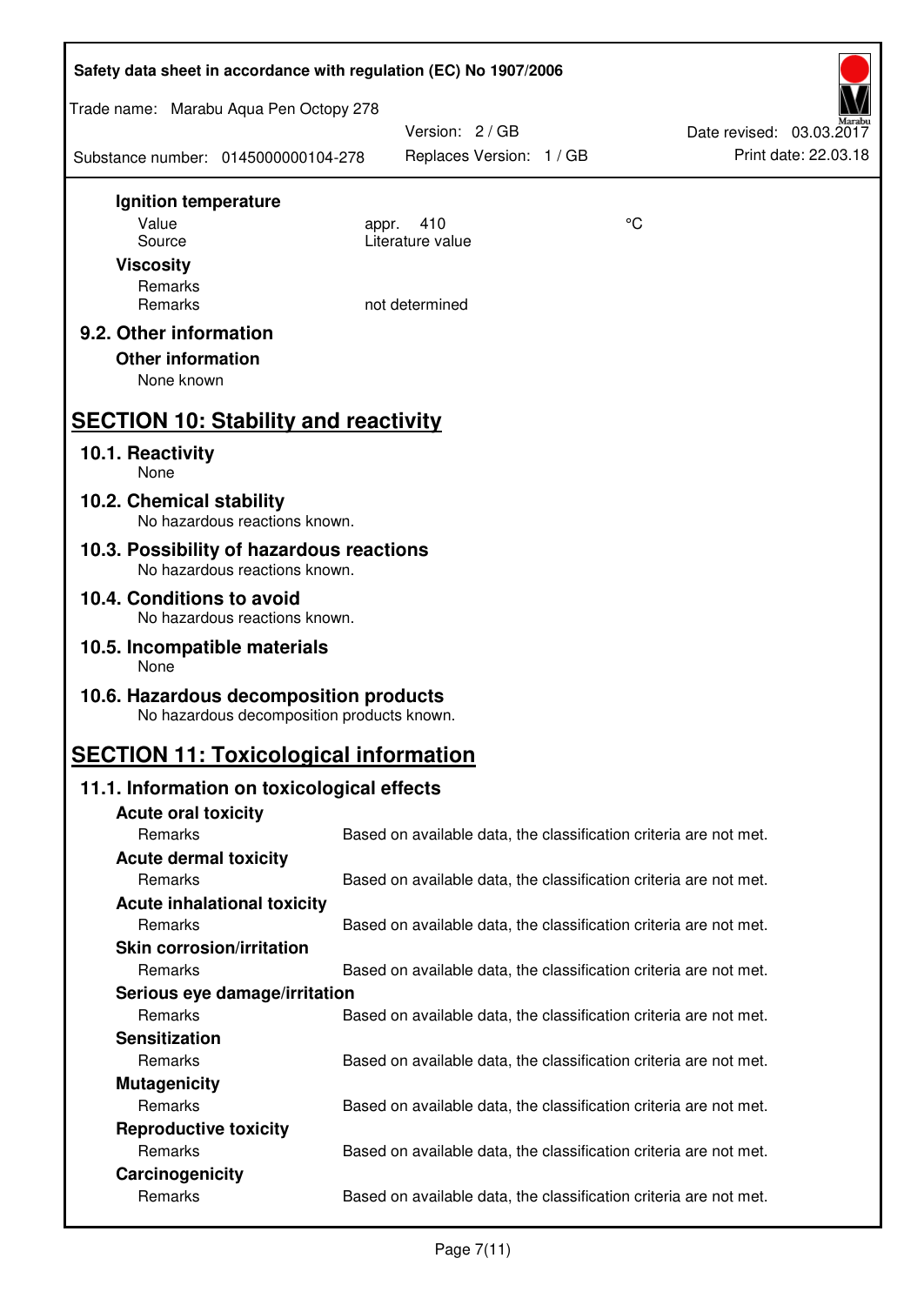#### **Safety data sheet in accordance with regulation (EC) No 1907/2006**

Trade name: Marabu Aqua Pen Octopy 278

Version: 2 / GB

Replaces Version: 1 / GB Print date: 22.03.18 Date revised: 03.03.2017

Substance number: 0145000000104-278

## **Specific Target Organ Toxicity (STOT)**

**Single exposure** 

Based on available data, the classification criteria are not met.

**Repeated exposure** 

Remarks Based on available data, the classification criteria are not met.

#### **Aspiration hazard**

Based on available data, the classification criteria are not met.

#### **Experience in practice**

Provided all the recommended protective and safety precautions are taken, experience shows that no risk to health can be expected.

#### **Other information**

There are no data available on the mixture itself. The mixture has been assessed following the additivity method of the GHS/CLP Regulation (EC) No 1272/2008.

# **SECTION 12: Ecological information**

## **12.1. Toxicity**

#### **General information**

There are no data available on the mixture itself.Do not allow to enter drains or water courses.The mixture has been assessed following the summation method of the CLP Regulation (EC) No 1272/2008 and is not classified as dangerous for the environment.

#### **12.2. Persistence and degradability**

#### **General information**

There are no data available on the mixture itself.

#### **12.3. Bioaccumulative potential**

#### **General information**

There are no data available on the mixture itself.

#### **12.4. Mobility in soil**

#### **General information**

There are no data available on the mixture itself.

**12.5. Results of PBT and vPvB assessment** 

#### **General information**

There are no data available on the mixture itself.

#### **12.6. Other adverse effects**

#### **General information**

There are no data available on the mixture itself.

## **SECTION 13: Disposal considerations**

## **13.1. Waste treatment methods**

#### **Disposal recommendations for the product**

The product can be placed with other household refuse. Small residues in containers can be washed-out with water and put into the drainage system.

#### **Disposal recommendations for packaging**

Packaging that cannot be cleaned should be disposed off as product waste. Completely emptied packagings can be given for recycling.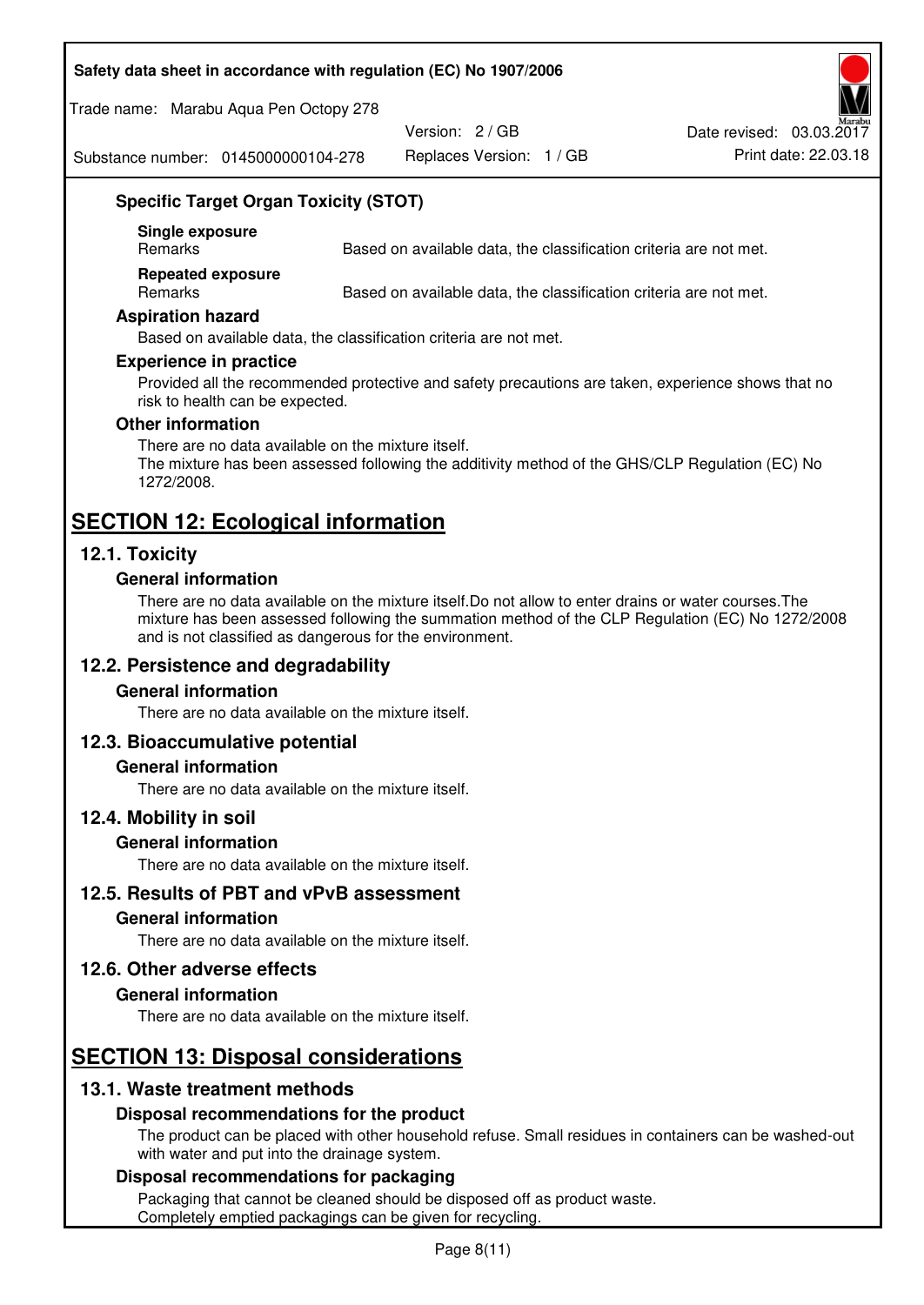| Trade name: Marabu Aqua Pen Octopy 278<br>Version: 2 / GB<br>Date revised: 03.03.2017<br>Print date: 22.03.18<br>Replaces Version: 1 / GB<br>Substance number: 0145000000104-278<br><b>SECTION 14: Transport information</b><br><b>Land transport ADR/RID</b><br>Non-dangerous goods<br>14.1. UN number<br>$UN -$<br>14.2. UN proper shipping name<br>14.3. Transport hazard class(es)<br>Class<br>Label<br>14.4. Packing group<br>Packing group<br>Transport category<br>0<br>14.5. Environmental hazards<br><b>Marine transport IMDG/GGVSee</b><br>The product does not constitute a hazardous substance in sea transport.<br>14.1. UN number<br>UN-<br>14.2. UN proper shipping name<br>14.3. Transport hazard class(es)<br>Class<br>Subsidiary risk<br>14.4. Packing group<br>Packing group<br>14.5. Environmental hazards<br>no<br><b>Air transport ICAO/IATA</b><br>The product does not constitute a hazardous substance in air transport.<br>14.1. UN number<br>$UN -$<br>14.2. UN proper shipping name<br>14.3. Transport hazard class(es)<br>Class<br>Subsidiary risk<br>14.4. Packing group<br>Packing group<br>14.5. Environmental hazards |  |  |  |
|--------------------------------------------------------------------------------------------------------------------------------------------------------------------------------------------------------------------------------------------------------------------------------------------------------------------------------------------------------------------------------------------------------------------------------------------------------------------------------------------------------------------------------------------------------------------------------------------------------------------------------------------------------------------------------------------------------------------------------------------------------------------------------------------------------------------------------------------------------------------------------------------------------------------------------------------------------------------------------------------------------------------------------------------------------------------------------------------------------------------------------------------------------|--|--|--|
|                                                                                                                                                                                                                                                                                                                                                                                                                                                                                                                                                                                                                                                                                                                                                                                                                                                                                                                                                                                                                                                                                                                                                        |  |  |  |
|                                                                                                                                                                                                                                                                                                                                                                                                                                                                                                                                                                                                                                                                                                                                                                                                                                                                                                                                                                                                                                                                                                                                                        |  |  |  |
|                                                                                                                                                                                                                                                                                                                                                                                                                                                                                                                                                                                                                                                                                                                                                                                                                                                                                                                                                                                                                                                                                                                                                        |  |  |  |
|                                                                                                                                                                                                                                                                                                                                                                                                                                                                                                                                                                                                                                                                                                                                                                                                                                                                                                                                                                                                                                                                                                                                                        |  |  |  |
|                                                                                                                                                                                                                                                                                                                                                                                                                                                                                                                                                                                                                                                                                                                                                                                                                                                                                                                                                                                                                                                                                                                                                        |  |  |  |
|                                                                                                                                                                                                                                                                                                                                                                                                                                                                                                                                                                                                                                                                                                                                                                                                                                                                                                                                                                                                                                                                                                                                                        |  |  |  |
|                                                                                                                                                                                                                                                                                                                                                                                                                                                                                                                                                                                                                                                                                                                                                                                                                                                                                                                                                                                                                                                                                                                                                        |  |  |  |
|                                                                                                                                                                                                                                                                                                                                                                                                                                                                                                                                                                                                                                                                                                                                                                                                                                                                                                                                                                                                                                                                                                                                                        |  |  |  |
|                                                                                                                                                                                                                                                                                                                                                                                                                                                                                                                                                                                                                                                                                                                                                                                                                                                                                                                                                                                                                                                                                                                                                        |  |  |  |
|                                                                                                                                                                                                                                                                                                                                                                                                                                                                                                                                                                                                                                                                                                                                                                                                                                                                                                                                                                                                                                                                                                                                                        |  |  |  |
|                                                                                                                                                                                                                                                                                                                                                                                                                                                                                                                                                                                                                                                                                                                                                                                                                                                                                                                                                                                                                                                                                                                                                        |  |  |  |
|                                                                                                                                                                                                                                                                                                                                                                                                                                                                                                                                                                                                                                                                                                                                                                                                                                                                                                                                                                                                                                                                                                                                                        |  |  |  |
|                                                                                                                                                                                                                                                                                                                                                                                                                                                                                                                                                                                                                                                                                                                                                                                                                                                                                                                                                                                                                                                                                                                                                        |  |  |  |
|                                                                                                                                                                                                                                                                                                                                                                                                                                                                                                                                                                                                                                                                                                                                                                                                                                                                                                                                                                                                                                                                                                                                                        |  |  |  |
|                                                                                                                                                                                                                                                                                                                                                                                                                                                                                                                                                                                                                                                                                                                                                                                                                                                                                                                                                                                                                                                                                                                                                        |  |  |  |
|                                                                                                                                                                                                                                                                                                                                                                                                                                                                                                                                                                                                                                                                                                                                                                                                                                                                                                                                                                                                                                                                                                                                                        |  |  |  |
|                                                                                                                                                                                                                                                                                                                                                                                                                                                                                                                                                                                                                                                                                                                                                                                                                                                                                                                                                                                                                                                                                                                                                        |  |  |  |
|                                                                                                                                                                                                                                                                                                                                                                                                                                                                                                                                                                                                                                                                                                                                                                                                                                                                                                                                                                                                                                                                                                                                                        |  |  |  |
|                                                                                                                                                                                                                                                                                                                                                                                                                                                                                                                                                                                                                                                                                                                                                                                                                                                                                                                                                                                                                                                                                                                                                        |  |  |  |
|                                                                                                                                                                                                                                                                                                                                                                                                                                                                                                                                                                                                                                                                                                                                                                                                                                                                                                                                                                                                                                                                                                                                                        |  |  |  |
|                                                                                                                                                                                                                                                                                                                                                                                                                                                                                                                                                                                                                                                                                                                                                                                                                                                                                                                                                                                                                                                                                                                                                        |  |  |  |
|                                                                                                                                                                                                                                                                                                                                                                                                                                                                                                                                                                                                                                                                                                                                                                                                                                                                                                                                                                                                                                                                                                                                                        |  |  |  |
|                                                                                                                                                                                                                                                                                                                                                                                                                                                                                                                                                                                                                                                                                                                                                                                                                                                                                                                                                                                                                                                                                                                                                        |  |  |  |
|                                                                                                                                                                                                                                                                                                                                                                                                                                                                                                                                                                                                                                                                                                                                                                                                                                                                                                                                                                                                                                                                                                                                                        |  |  |  |
|                                                                                                                                                                                                                                                                                                                                                                                                                                                                                                                                                                                                                                                                                                                                                                                                                                                                                                                                                                                                                                                                                                                                                        |  |  |  |
|                                                                                                                                                                                                                                                                                                                                                                                                                                                                                                                                                                                                                                                                                                                                                                                                                                                                                                                                                                                                                                                                                                                                                        |  |  |  |
| Information for all modes of transport<br>14.6. Special precautions for user                                                                                                                                                                                                                                                                                                                                                                                                                                                                                                                                                                                                                                                                                                                                                                                                                                                                                                                                                                                                                                                                           |  |  |  |
| Transport within the user's premises:                                                                                                                                                                                                                                                                                                                                                                                                                                                                                                                                                                                                                                                                                                                                                                                                                                                                                                                                                                                                                                                                                                                  |  |  |  |
| Always transport in closed containers that are upright and secure.<br>Ensure that persons transporting the product know what to do in the event of an accident or spillage.                                                                                                                                                                                                                                                                                                                                                                                                                                                                                                                                                                                                                                                                                                                                                                                                                                                                                                                                                                            |  |  |  |
| <b>Other information</b>                                                                                                                                                                                                                                                                                                                                                                                                                                                                                                                                                                                                                                                                                                                                                                                                                                                                                                                                                                                                                                                                                                                               |  |  |  |
| 14.7. Transport in bulk according to Annex II of Marpol and the IBC Code<br>no                                                                                                                                                                                                                                                                                                                                                                                                                                                                                                                                                                                                                                                                                                                                                                                                                                                                                                                                                                                                                                                                         |  |  |  |
| <b>SECTION 15: Regulatory information ***</b>                                                                                                                                                                                                                                                                                                                                                                                                                                                                                                                                                                                                                                                                                                                                                                                                                                                                                                                                                                                                                                                                                                          |  |  |  |
| 15.1. Safety, health and environmental regulations/legislation specific for the substance                                                                                                                                                                                                                                                                                                                                                                                                                                                                                                                                                                                                                                                                                                                                                                                                                                                                                                                                                                                                                                                              |  |  |  |

Ī

٦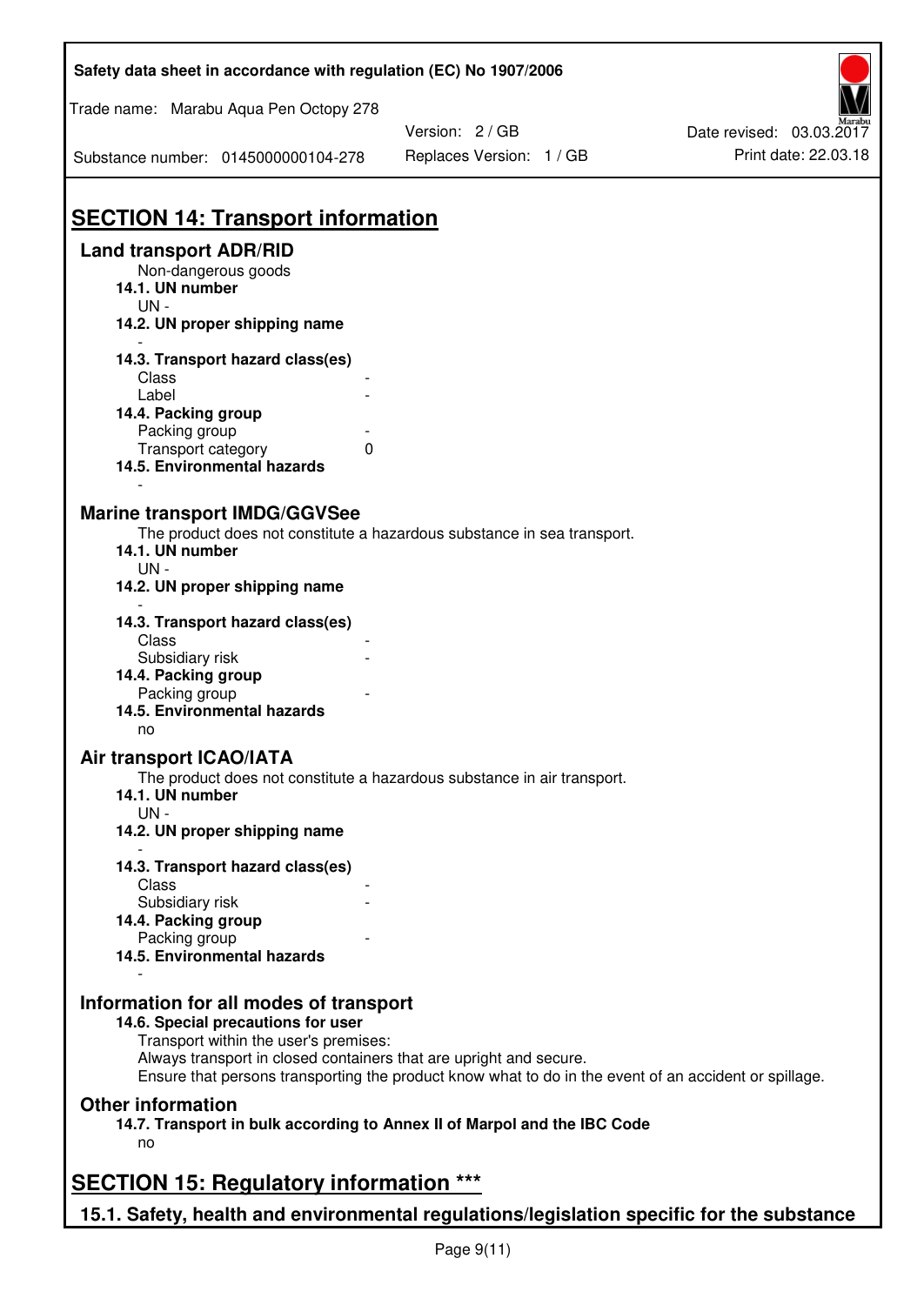|                                                                                                                                                                         | Safety data sheet in accordance with regulation (EC) No 1907/2006                                                                                                                                                                                                                                                                                                                                                                                                 |                                                                     |                          |  |                                                                                                                                                                                                         |
|-------------------------------------------------------------------------------------------------------------------------------------------------------------------------|-------------------------------------------------------------------------------------------------------------------------------------------------------------------------------------------------------------------------------------------------------------------------------------------------------------------------------------------------------------------------------------------------------------------------------------------------------------------|---------------------------------------------------------------------|--------------------------|--|---------------------------------------------------------------------------------------------------------------------------------------------------------------------------------------------------------|
| Trade name: Marabu Aqua Pen Octopy 278                                                                                                                                  |                                                                                                                                                                                                                                                                                                                                                                                                                                                                   |                                                                     |                          |  |                                                                                                                                                                                                         |
|                                                                                                                                                                         |                                                                                                                                                                                                                                                                                                                                                                                                                                                                   | Version: 2 / GB                                                     |                          |  | Date revised: 03.03.2017                                                                                                                                                                                |
| Substance number: 0145000000104-278                                                                                                                                     |                                                                                                                                                                                                                                                                                                                                                                                                                                                                   |                                                                     | Replaces Version: 1 / GB |  | Print date: 22.03.18                                                                                                                                                                                    |
| or mixture                                                                                                                                                              |                                                                                                                                                                                                                                                                                                                                                                                                                                                                   |                                                                     |                          |  |                                                                                                                                                                                                         |
| <b>VOC ***</b>                                                                                                                                                          |                                                                                                                                                                                                                                                                                                                                                                                                                                                                   |                                                                     |                          |  |                                                                                                                                                                                                         |
| VOC (EU)                                                                                                                                                                |                                                                                                                                                                                                                                                                                                                                                                                                                                                                   | $\mathbf 0$                                                         | $\%$                     |  |                                                                                                                                                                                                         |
| <b>Other information</b>                                                                                                                                                |                                                                                                                                                                                                                                                                                                                                                                                                                                                                   |                                                                     |                          |  |                                                                                                                                                                                                         |
|                                                                                                                                                                         | All components are contained in the TSCA inventory or exempted.<br>All components are contained in the AICS inventory.<br>All components are contained in the PICCS inventory.<br>All components are contained in the DSL inventory.<br>All components are contained in the IECSC inventory.<br>All components are contained in the NZIOC inventory.<br>All components are contained in the ENCS inventory.<br>All components are contained in the ECL inventory. |                                                                     |                          |  |                                                                                                                                                                                                         |
|                                                                                                                                                                         | 15.2. Chemical safety assessment<br>For this preparation a chemical safety assessment has not been carried out.                                                                                                                                                                                                                                                                                                                                                   |                                                                     |                          |  |                                                                                                                                                                                                         |
|                                                                                                                                                                         | <b>SECTION 16: Other information</b>                                                                                                                                                                                                                                                                                                                                                                                                                              |                                                                     |                          |  |                                                                                                                                                                                                         |
|                                                                                                                                                                         | Hazard statements listed in Chapter 3                                                                                                                                                                                                                                                                                                                                                                                                                             |                                                                     |                          |  |                                                                                                                                                                                                         |
| H301                                                                                                                                                                    |                                                                                                                                                                                                                                                                                                                                                                                                                                                                   | Toxic if swallowed.                                                 |                          |  |                                                                                                                                                                                                         |
| H302                                                                                                                                                                    |                                                                                                                                                                                                                                                                                                                                                                                                                                                                   | Harmful if swallowed.                                               |                          |  |                                                                                                                                                                                                         |
| H311<br>H312                                                                                                                                                            |                                                                                                                                                                                                                                                                                                                                                                                                                                                                   | Toxic in contact with skin.<br>Harmful in contact with skin.        |                          |  |                                                                                                                                                                                                         |
| H314                                                                                                                                                                    |                                                                                                                                                                                                                                                                                                                                                                                                                                                                   |                                                                     |                          |  |                                                                                                                                                                                                         |
| H315                                                                                                                                                                    |                                                                                                                                                                                                                                                                                                                                                                                                                                                                   | Causes severe skin burns and eye damage.<br>Causes skin irritation. |                          |  |                                                                                                                                                                                                         |
| H317                                                                                                                                                                    |                                                                                                                                                                                                                                                                                                                                                                                                                                                                   | May cause an allergic skin reaction.                                |                          |  |                                                                                                                                                                                                         |
| H318                                                                                                                                                                    |                                                                                                                                                                                                                                                                                                                                                                                                                                                                   | Causes serious eye damage.                                          |                          |  |                                                                                                                                                                                                         |
| H331                                                                                                                                                                    |                                                                                                                                                                                                                                                                                                                                                                                                                                                                   | Toxic if inhaled.                                                   |                          |  |                                                                                                                                                                                                         |
| H335                                                                                                                                                                    |                                                                                                                                                                                                                                                                                                                                                                                                                                                                   | May cause respiratory irritation.                                   |                          |  |                                                                                                                                                                                                         |
| H373                                                                                                                                                                    |                                                                                                                                                                                                                                                                                                                                                                                                                                                                   |                                                                     |                          |  | May cause damage to organs through prolonged or repeated exposure:                                                                                                                                      |
| H400                                                                                                                                                                    |                                                                                                                                                                                                                                                                                                                                                                                                                                                                   | Very toxic to aquatic life.                                         |                          |  |                                                                                                                                                                                                         |
| H410                                                                                                                                                                    |                                                                                                                                                                                                                                                                                                                                                                                                                                                                   | Very toxic to aquatic life with long lasting effects.               |                          |  |                                                                                                                                                                                                         |
|                                                                                                                                                                         | <b>CLP categories listed in Chapter 3</b>                                                                                                                                                                                                                                                                                                                                                                                                                         |                                                                     |                          |  |                                                                                                                                                                                                         |
| Acute Tox. 3                                                                                                                                                            |                                                                                                                                                                                                                                                                                                                                                                                                                                                                   | Acute toxicity, Category 3                                          |                          |  |                                                                                                                                                                                                         |
| Acute Tox. 4                                                                                                                                                            |                                                                                                                                                                                                                                                                                                                                                                                                                                                                   | Acute toxicity, Category 4                                          |                          |  |                                                                                                                                                                                                         |
| Aquatic Acute 1                                                                                                                                                         |                                                                                                                                                                                                                                                                                                                                                                                                                                                                   |                                                                     |                          |  | Hazardous to the aquatic environment, acute, Category 1                                                                                                                                                 |
| Aquatic Chronic 1                                                                                                                                                       |                                                                                                                                                                                                                                                                                                                                                                                                                                                                   |                                                                     |                          |  | Hazardous to the aquatic environment, chronic, Category 1                                                                                                                                               |
| Eye Dam. 1                                                                                                                                                              |                                                                                                                                                                                                                                                                                                                                                                                                                                                                   | Serious eye damage, Category 1                                      |                          |  |                                                                                                                                                                                                         |
| Skin Corr. 1B                                                                                                                                                           |                                                                                                                                                                                                                                                                                                                                                                                                                                                                   | Skin corrosion, Category 1B                                         |                          |  |                                                                                                                                                                                                         |
| Skin Irrit. 2                                                                                                                                                           |                                                                                                                                                                                                                                                                                                                                                                                                                                                                   | Skin irritation, Category 2                                         |                          |  |                                                                                                                                                                                                         |
| Skin Sens. 1<br>STOT RE 2                                                                                                                                               |                                                                                                                                                                                                                                                                                                                                                                                                                                                                   | Skin sensitization, Category 1                                      |                          |  |                                                                                                                                                                                                         |
| STOT SE3                                                                                                                                                                |                                                                                                                                                                                                                                                                                                                                                                                                                                                                   |                                                                     |                          |  | Specific target organ toxicity - repeated exposure, Category 2<br>Specific target organ toxicity - single exposure, Category 3                                                                          |
| <b>Supplemental information</b>                                                                                                                                         |                                                                                                                                                                                                                                                                                                                                                                                                                                                                   |                                                                     |                          |  |                                                                                                                                                                                                         |
|                                                                                                                                                                         |                                                                                                                                                                                                                                                                                                                                                                                                                                                                   |                                                                     |                          |  | Relevant changes compared with the previous version of the safety data sheet are marked with: ***                                                                                                       |
|                                                                                                                                                                         |                                                                                                                                                                                                                                                                                                                                                                                                                                                                   |                                                                     |                          |  | This information is based on our present state of knowledge. However, it should not constitute a                                                                                                        |
|                                                                                                                                                                         |                                                                                                                                                                                                                                                                                                                                                                                                                                                                   |                                                                     |                          |  | guarantee for any specific product properties and shall not establish a legally valid relationship.<br>The information in this Safety Data Sheet is based on the present state of knowledge and current |
| legislation.                                                                                                                                                            |                                                                                                                                                                                                                                                                                                                                                                                                                                                                   |                                                                     |                          |  |                                                                                                                                                                                                         |
|                                                                                                                                                                         | construed as any guarantee of technical performance or suitability for particular applications.                                                                                                                                                                                                                                                                                                                                                                   |                                                                     |                          |  | It provides guidance on health, safety and environmental aspects of the product and should not be                                                                                                       |
|                                                                                                                                                                         |                                                                                                                                                                                                                                                                                                                                                                                                                                                                   |                                                                     |                          |  |                                                                                                                                                                                                         |
| The product should not be used for purposes other than those shown in Section 1 without first referring<br>to the supplier and obtaining written handling instructions. |                                                                                                                                                                                                                                                                                                                                                                                                                                                                   |                                                                     |                          |  |                                                                                                                                                                                                         |
| As the specific conditions of use of the product are outside the supplier's control, the user is responsible                                                            |                                                                                                                                                                                                                                                                                                                                                                                                                                                                   |                                                                     |                          |  |                                                                                                                                                                                                         |
|                                                                                                                                                                         | for ensuring that the requirements of relevant legislation are complied with.                                                                                                                                                                                                                                                                                                                                                                                     |                                                                     |                          |  | The information contained in this safety data sheet does not constitute the user's own assessment of                                                                                                    |